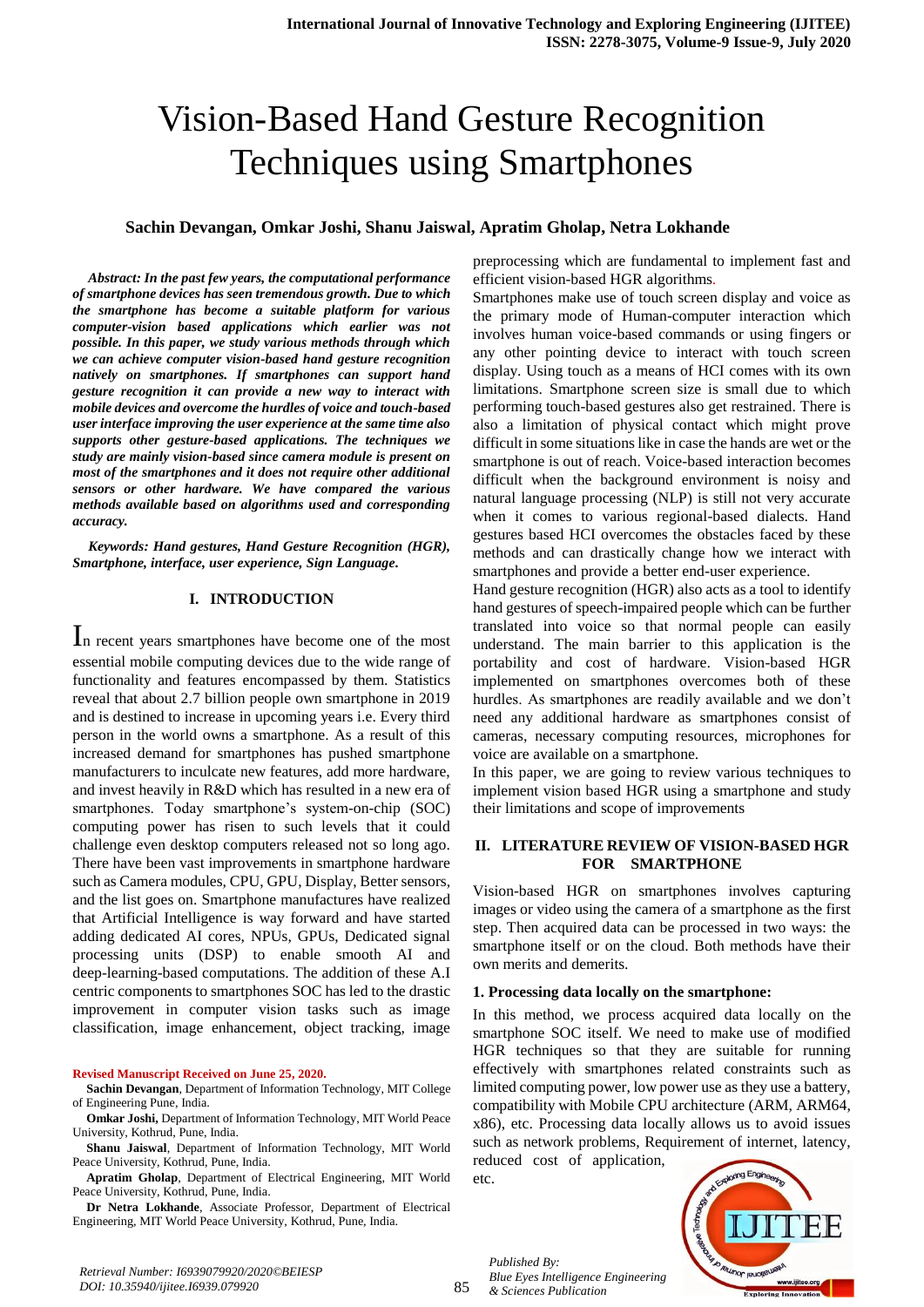## **2. Processing of data on cloud:**

In this technique, data is processed on cloud instead of smartphone SOC. Processing of data on cloud has allowed us to run computationally heavy algorithms, have access to virtually unlimited resources due to scalability property of cloud, low power usage as all the resource-heavy computation is performed on the cloud instead of the device itself. But when we make use of the cloud for performing the computation, we face certain difficulties such as the requirement of having an active internet connection, latency issues, difficulty to resolve errors, increased complexity due to the addition of the cloud layer.

In this literature review, we are going to focus on processing data locally on smartphone SOC. Both the methods consist of the same steps for processing of data which are:

Image Frame Acquisition, Hand Tracking, Feature Extraction, Classification, and Output Gesture illustrated in below figure 1.



### **Fig 1: Block diagram for hand gesture recognition system**

## *2.1 Image preprocessing:*

The first step for a hand gesture recognition system using a smartphone device is Image preprocessing.

Pre-processing is performed on images at the lowest abstraction level, with both input and output intensity images. Such representations are the same as the original data collected by the sensor or a camera, with an image of intensity normally represented by an image function values matrix. Pre-processing is aimed at improving the image data which suppresses distortions or enhances some image function

Pre-processing is used to hand gesture recognition to capture and interpret gestures or signals, thus gesture recognition is one of the most complex and difficult tasks in the processing of images. The captured images are subject to the process of image processing. The processing steps consist of image acquisition, pre-processing, segmentation, extraction of features and finally classifiers. Coupled with machine learning methods, a higher image processing accuracy is achieved

In [10] Aishwarya Danoji developed an application 'MonVoix' for hand gesture recognition for visually challenged people. The mechanism behind this includes a smartphone camera detecting an ASL gesture and translating image into text using image processing techniques to recognize images, removing the need for a human translator. Image processing has been done for various alphabets and numbers. The images are captured using a smartphone camera and the images were altered from RGB to Grayscale to get region of interest (ROI). Further using Gaussian blurring and edge detection the gesture was detected and noises were removed. The histogram is taken of the transformed image. Further Fast Fourier Transform (FFT) was applied to give a number of pixels present for the frequencies present in the image. The captured image gave 91.7% accuracy when compared to the training image.

In [11] Hemapriya T. presented a few pre-processing techniques for coin image recognition and compared them. They were mainly Gaussian filter, Wiener filter, median filter and mean filter. Upon comparison she came to a result that Wiener filter was the best pre-processing technique which reduced noises and blurs from the photos captured by digital cameras. Wiener filter was used to make a target region via a noisy process which makes use of a linear time invariant (LTI) filtering. According to the author, the images need to be enhanced to extract valuable pixels which leads to the final pixel being evaluated to remove noise from the image.

In [12] S.Perumal proposes various image pre-processing and filtering techniques to avoid unwanted noise and improve image quality of lung scan images. The author proposed the following techniques in an experiment to determine the most effective way- Wiener filter, Median filter, Gaussian low and high pass filter. The original image (227x222) were divided into 3 images of 128\*128,256\*256,512\*512 images and the methods were tested on these images. The results showed that Gaussian low and high pass filter showed clear images, Wiener filter showed dark images and median filter showed bright images. Upon observation the author states that the median filter showed the best pixel result. Median filter operates on a rectangle region and adjusts image size when filtering. The filter output is a single value which replaces the current pixel value which was x & y

In [13] Mahesh M. proposed a method BRIEF (Binary Robust Independent Element Features) which compared gestures based on reducing the CPU time which worked as a sign language translator application for mobile devices. For this method, the pre-processing step played a major part. A couple of pre-processing steps were followed to get a more accurate result. Skin Detection was done using RGB, YCbCr, HSI methods. Once a method confirmed a pixel as a skin color pixel, it was flagged, and the flag variable was incremented. When all the 3 methods confirmed the skin color pixel, the corresponding pixel was chosen as skin color pixel. Different alphabets and numbers were tested and were tested against the given dataset and gave values 1 or 0 if the images matched with those values from dataset. When these methods were implemented on an android device and the accuracy was calculated, it turned out to be 70 percent accurate for static hand gesture, it could not process dynamic hand gesture because video processing was needed

## *2.2 Hand Tracking*

After the image is captured using a smartphone camera the next step is preprocessing the image. This step is crucial to improve the performance and accuracy of our HGR model. The next step after image preprocessing is Hand tracking also known and hand segmentation or hand detection. In this step, we try to crop the hand from the background noise. Various different methods are proposed for hand tracking.



*Published By: Blue Eyes Intelligence Engineering & Sciences Publication*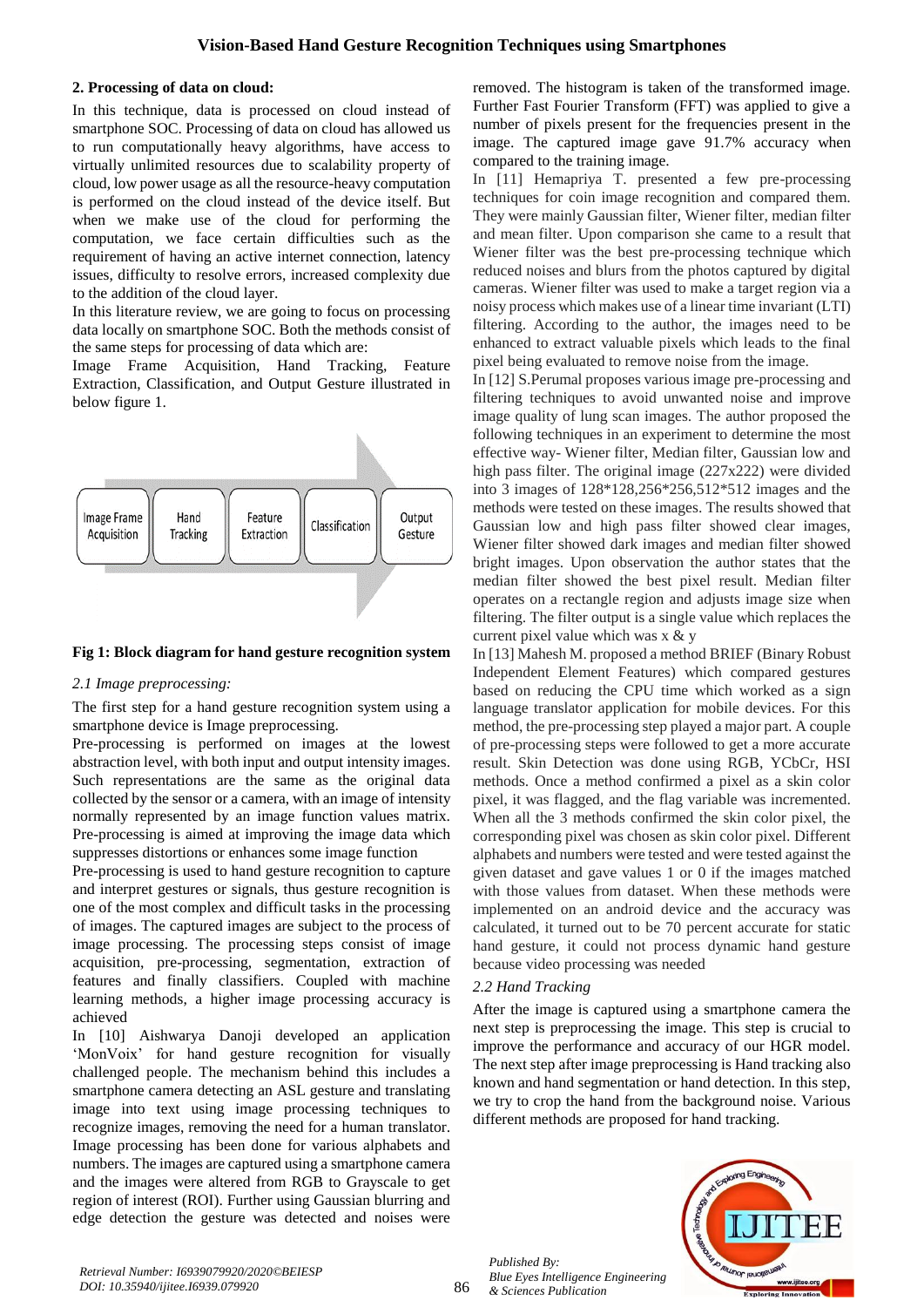Recently Google released an open-sourced AI algorithm that is capable of recognizing hand shapes and motion in real-time using MediaPipe [2]. It is a cross-platform framework that identifies 21 3D key points of hand from a single frame of an image. This method supports real-time hand detection and allows scaling to multiple hands on a mobile phone. It makes use of three AI models namely BlazePalm, hand landmark model, and gesture recognizer.

In research [3] H.Lahiani et al. propose to combine HOG and LBP features and classify them with the help of the AdaBoost classifier. Independently HOG and LBP feature-based classifiers that have their own advantages but by cascading the features we are able to combine both their unique abilities such as energy-saving characteristics of HOG and faster computation supported by LBP and also the resulting algorithm achieves better accuracy as compared to individually using HOG and LBP.

In research [4] Chun Yu et al. propose a novel approach to detect hand gestures using the front camera of smartphones with the help of stereo vision by placing a right-angle prism on the front camera. This technique allows capturing hand gesture right above the screen surface

In research [5] Twinkle Sharma et.al propose using OpenCV library algorithms to detect hand gestures on mobile devices. OpenCV library has been extensively used for desktop-oriented hand gesture recognition due to its rich variety of 2500 machine learning algorithms. Earlier OpenCV oriented implementation was avoided on mobile devices because these algorithms are computationally very costly but with increasing computation power on mobile devices, they too can take advantage of using the OpenCV library. This proposed method makes use of the native android camera. It consists of three stages matrix allocation, frame processing, and gesture extraction and assimilation stage.

In research, Bryan G. Dadiz et.al [14] solved the problem of slow hand gesture tracking by using the KLT algorithm to track hand gestures by providing it with the limited features vector extracted using the OpenCV function instead of tracking all pixels in the resulting image and within a given foreground object.

## *2.3 Features Extraction:*

The initiation of the process of feature extraction is done on a set of measured data to build values which are non-recurrent, detailed and aid the steps in generalizing and subsequent learning processes of machine learning, image processing and pattern recognition. Dimensionality reduction is linked to feature extraction. Reduction of features is performed on an input data that is too large to be processed by an algorithm, to generate reduced sets of features. This can be termed as feature extraction. These extracted features have necessary information from the entire input dataset, which can be utilized to do the required tasks on a representational data rather than the complete data.

The palm was derived in this work on the basis of mathematical color models [12]. On the foundation of the trained sample, a model in RGB-H-CbCr colored ranges was prepared. The hand possibility object was then thresholded. After anatomical closure, the tag of the related elements was performed to obtain the core of the binary object and the two different dimensions of the pixels. Recognition of the hand position was done by Gabor Filter.

Contour Extraction and Polygon Approximation were the processes used by Raimundo [26] to achieve feature extraction. Suzuki and Be [23] had described a technique to accomplish this. In this, contour points are calculated for each element on the image. This could however be noisy if the quality of image is low. Polygonal approximation is performed to solve the problem as elaborated in Ramer [24]. This process iteratively discards the points that are above the epsilon distance from the mean contour. Hence, the threshold epsilon value must be such that the polygon created must be similar to the initial contour, representing subtle simplifications.

The procedure followed by C. Jian [25] was focused on smartphones where they proposed that barely any functionality could be removed in order to develop better identification accuracy. Elevated-dimensional interfaces designed to direct knowledge dismissal and raise conceptual entanglement. Frequent features of the hand trajectory include various characteristics of place, inclination of direction and velocity.

They adopt the direction angle as the succession feature. If there were numerous points placed interminably less than the average value, they have been defined as dotted regions. The original dotted region and the final event of the dotted region were established as the origin and the conclusion of the trajectory.

When the gap from the last center of mass point the preceding juncture is well below the normal location, the most recent center of the mass area shall never be considered for a route point. Ultimately, the path angle in each movement where the center of mass was known to be the core of the point. The final stage of the course was then attained. Then the advancement of the route function was developed in the end.

In [14] Byyan G. Dadiz proposed using Kanade-Lucas-Tomasi (KLT) methodology for exploring a simpler method to manage commands across the smartphone by using visual recognition techniques. Then the KLT algorithm made use of feature extract points to uncover fixed hand movements. It is also referred to as Go-Motion. Use the KLT function to monitor the algorithm. It gets the framework to track hand and finger movements using almost any smartphone's front camera. Further, using OpenCV and android NDK, languages like C and C++ were implemented into smartphones for better functioning. Upon testing the mean of functioning criteria was set to 4.2. The criteria were accuracy, functionality, usability, portability, efficiency, maintainability. The total mean of those criteria came out to be 4.41 which means that using KLT shows a very satisfactory result

## *2.4 Classification*

Recently the trend has shifted towards the use of convolution neural network for classification tasks as CNN allows to process Real-Time data, dynamic gesture recognition, process video, requires no tedious feature extraction but CNN have their own caveats they require a large number of resources to train a model for these tasks but there has been the advent of CNN algorithm which are optimized to use

lesser resources and can be implemented on mobile platform



*Blue Eyes Intelligence Engineering & Sciences Publication* 

*Published By:*

87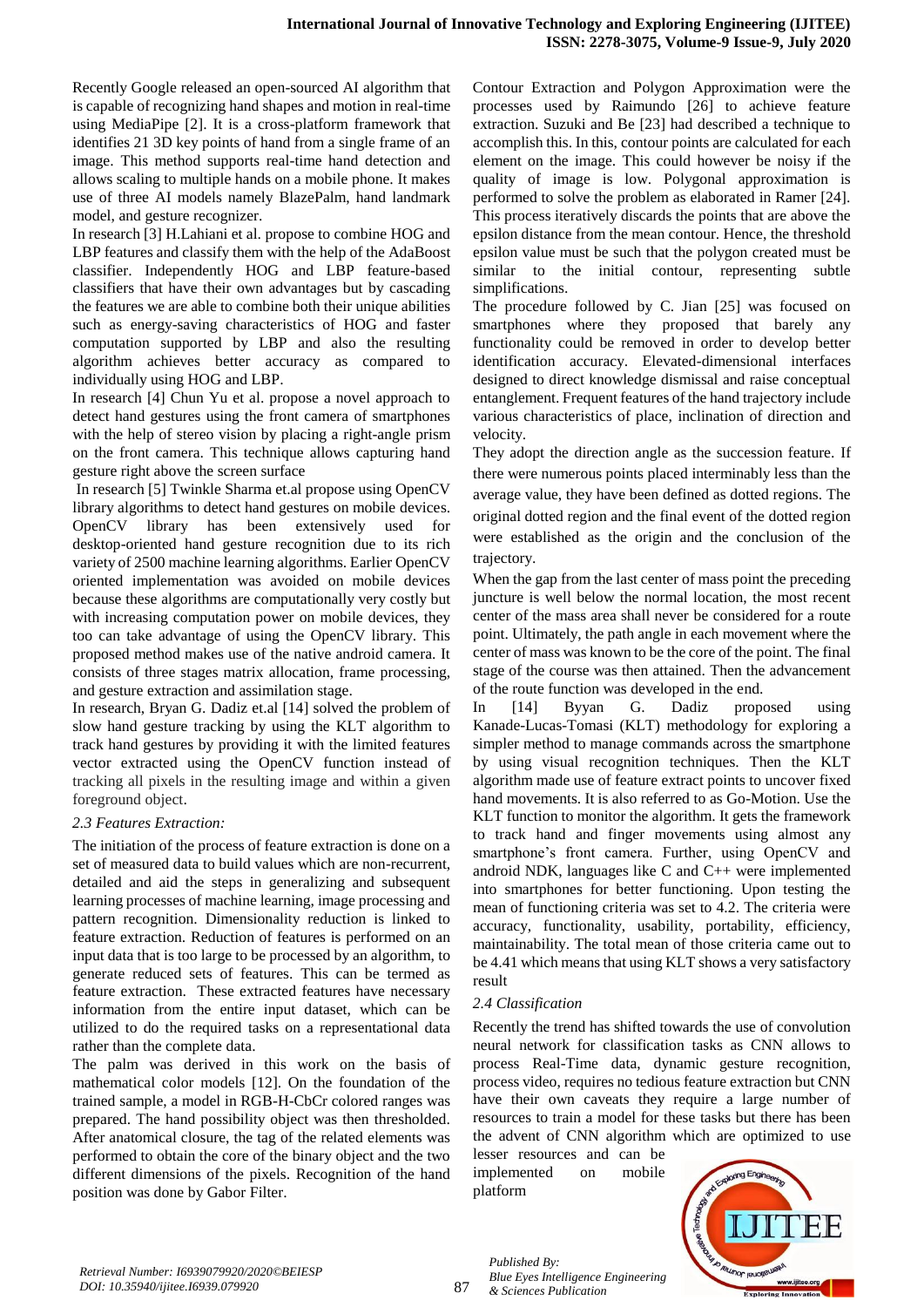## **Vision-Based Hand Gesture Recognition Techniques using Smartphones**

In research [9] Andrew G Howard et.al proposes MobileNets for mobile and embedded devices which are built using depth wise separable convolutions which is extremely efficient as compared to standard convolution. It uses an additional layer called 1\*1 convolution or pointwise convolution that gives it the ability to create new features. MobileNet consists of 3\*3 depth wise separable convolutions which uses 8-9 times fewer computation resources than standard computation by the relatively small tradeoff of accuracy. MobileNets further utilize two parameters namely Width multiplier  $(\alpha)$  and Resolution Multiplier( $\rho$ ). Width multiplier is used to achieve a smaller model, it does it by thinning the network uniformly at each layer. Resolution Multiplier reduces computational complexity by multiplying parameter ρ to the input image and the internal representation of every layer is subsequently reduced. These two global parameters help to achieve a tradeoff between latency and accuracy.

In research [6] have made use of pre-trained model based on SqueezeNet to classify American Sign Language(ASL) Hand Gesture to the corresponding alphabet the primary objective of squeeze net is to reduce the parameters required to train the model, in turn, reducing the memory footprint which allows executing these models efficiently on mobile platforms. The model used here is fed an input image which is first processed by dividing every pixel by 255 and thereby resizing the image to 244\*244 (bottleneck approach)

CNN usually requires heavy computation resources and memory resources for storing large datasets both of which are limited on a smartphone which makes it difficult for implementing CNN on smartphones. There are also cases when we have smaller size datasets available. Training CNN over this small size dataset can lead to an increased risk of overfitting to tackle all of these problems. There are various modified CNN based classification techniques suitable for smartphones.

In research [7] Zhi lu et.al proposed a new framework for One-shot Learning hand gesture Recognition (OSLHGR) which is based on modified Inflated 3D ConvNets(I3D) [8] for smartphones. OSLHGR modified I3D to reduce storage consumption and improve processing speed. OSLHGR uses modified lightweight I3D for the extraction of spatiotemporal (consist of both time and space) features. On this basis, Multimodal feature fusion based on canonical correlation analysis was performed to gain useful knowledge that can be transferred and utilized to initialize the target network trained on the acquired dataset to reduce the risk of overfitting and fasten the convergence of the network. A voting mechanism based on multiple nearest neighbor classifiers was used to further improve classification results

## **III. APPLICATIONS FOR HAND GESTURE RECOGNITION**

## **3.1 Sign Language:**

Sign Language is a form of non-verbal communication in which a person makes a certain touch to communicate. Keeping in mind the similarities of the human fingerprint and the thumb, the hand recognition is carried on the basis of the acquisition of other artifacts such as familiarity, Center of mass centroid, finger position, thumb in the raised position or the fingers of the wrists. There are many suggested programs to see sign language benefit using a variety of sign languages.

For example, Setiawardhana et al. [25] The recognized Indonesian Sign Language program. In [20] S. Swamy et al. develop a program that recognizes Indian Sign Language. The program proposed by [21] Prasuhn et al.is was used to recognize American Sign Language.

### **3.2 Automated Homes**

Nowadays home use is affecting the value. Gestational awareness refers to observing the movements of the human body such as hands, face, etc. Most of the electronic components focus on a hands-free base. Due to the use of gestures using things such as changing a legacy to use touch becomes much easier. This touch can also work on changing room lights or turning on electronic items such as TV, AC, Refrigerator etc. [22] P. N. Arathi et al. respected home automation applications.

#### **3.3 Medical systems and assistive technology**

These types of hand gestures can be used in the medical field as while physical activity can be helpful and efficient. These gestures can be helpful such as a robot arm can be used to help with the operations, and they can be accessed with the help of gestures. [23] Hongyang Zhao et al. used to monitor the impact in the Medical field

#### **3.4 Gaming:**

In a video game design, touch is used by game commands instead of pressing buttons on the keyboard or moving the mouse. In these communications, unintentional and continuous movement gestures should be set up to provide the user with a more natural display. In [13] Mahesh B. Mariappan et al. developed a program called "PicoLife" that creates a virtual reality game where 3D characters are controlled by gestures on an Android smartphone

## **3.5 Driving**

Touch level when driving is also high as this gesture display can be used to assist the driver while parking or also while driving. Since most cars have cruise control on them. Body touch can be used to activate cruise control. Also, touch can be used to control the vehicle environment as a control. [24] Pavlo Molchanov et al. is used to monitor Drivers hands while driving.



*Published By:*

*& Sciences Publication* 

*Blue Eyes Intelligence Engineering*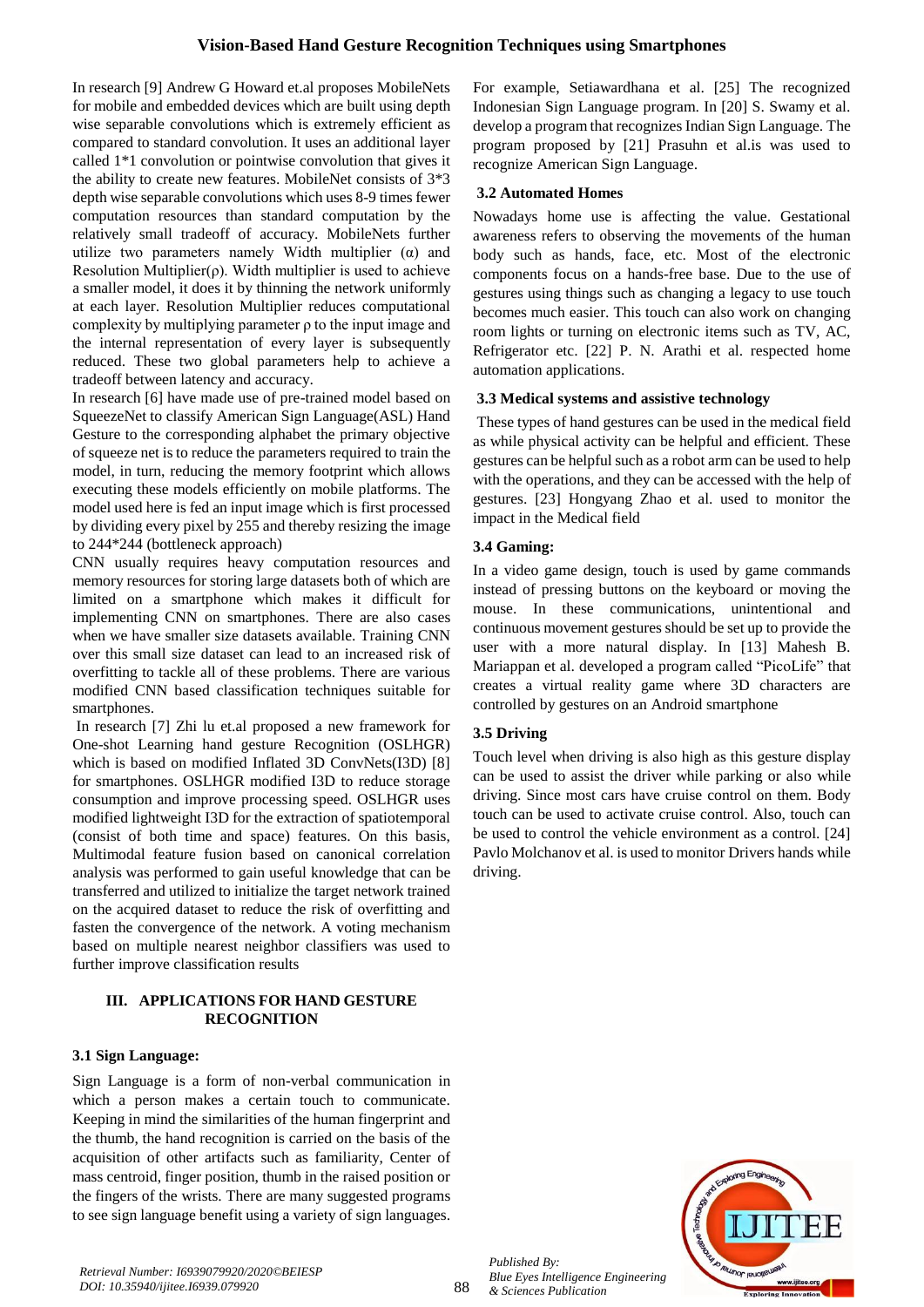## **IV. PROPOSED METHODOLOGY**



The proposed target is to create a hand gesture recognition system, which can be used on smartphones. The basic idea is to run a hand gesture recognition model using TensorFlow Lite on Android / IOS devices.

The proposed methodology follows this step: -

1. Implementing the necessary datasets on the TensorFlow framework using CNN (Convolutional Neural Network) algorithm. TensorFlow is a Python friendly open source library/framework for numerical computations that makes machine learning easier.

2. But for our scope, we need to make it work on a smartphone system as the TensorFlow Lite converter can optimize the model to be compatible with smartphone specifications as a fully trained neural network can be extremely heavy for a mobile phone. For this, we will use ONNX, which will convert the TensorFlow model to TensorFlow Lite, which the smartphone systems can support.

3. Setting up the Skeleton of the App using Flutter will be our next step (The reason for choosing Flutter is that Flutter and TensorFlow are both developed by Google, so the Compatibility is extremely well as well as it enables cross-platform development for iOS and Android)

4. After the conversion of the model to TensorFlow Lite, we will add the model to the App.

5. The Next Step would be to initialize a TensorFlow Lite interpreter, after the setup of our TensorFlow Lite interpreter we will be using the TensorFlow Lite Support Library to simplify the image pre-processing.

6. Now, we will test run the app on an actual device or in the Android Studio Emulator (Additionally, we can accelerate inference with GPU delegate)

7. The final step would be the deployment of the app on an actual smartphone

## **V. CONCLUSION**

After reviewing various different vision-based hand gesture recognition techniques we have come to the conclusion that implementing hand gesture recognition based techniques is feasible with results showing higher accuracies when dataset was trained with CNN algorithm and the provided method could be improved by developing an application on a smartphone which would help the users in day to day life. One of the applications in day to day life extend to a sign language translator for visually impaired people and another application being VR based applications for smartphones where each gesture would relate to an action being performed in the virtual environment.

## **REFERENCES**

- 1. "•Number of mobile phone users worldwide 2015-2020 | Statista." [Online]. Available: https://www.statista.com/statistics/274774/forecast-of-mobile-phoneusers-worldwide/. [Accessed: 20-Dec-2019].
- 2. "Google AI Blog: On-Device, Real-Time Hand Tracking with MediaPipe." [Online]. https://ai.googleblog.com/2019/08/on-device-real-time-hand-tracking -with.html. [Accessed: 17-Dec-2019].
- 3. H. Lahiani and M. Neji, "Hand gesture recognition method based on HOG-LBP features for mobile devices," *Procedia Comput. Sci.*, vol. 126, pp. 254–263, 2018.
- 4. C. Yu *et al.*, "Handsee: Enabling Full Hand Interaction on Smartphones with Front Camera-based Stereo Vision," *Conf. Hum. Factors Comput. Syst. - Proc.*, pp. 1–13, 2019.
- 5. T. Sharma, S. Kumar, N. Yadav, K. Sharma, and P. Bhardwaj, "Air-swipe gesture recognition using OpenCV in Android devices, *2017 Int. Conf. Algorithms, Methodol. Model. Appl. Emerg. Technol. ICAMMAET 2017*, vol. 2017-January, pp. 1–6, 2017.
- 6. N. Kasukurthi, B. Rokad, S. Bidani, and D. A. Dennisan, "American Sign Language Alphabet Recognition using Deep Learning," 2019.
- 7. Z. Lu, S. Qin, L. Li, D. Zhang, K. Xu, and Z. Hu, "One-Shot Learning Hand Gesture Recognition Based on Lightweight 3D Convolutional Neural Networks for Portable Applications on Mobile Systems," *IEEE Access*, vol. 7, pp. 131732–131748, 2019.
- 8. "Exercise Classification with Machine Learning (Part II)." [Online]. Available:
	- https://towardsdatascience.com/exercise-classification-with-machinelearning-part-ii-d60d1928f31d. [Accessed: 28-Dec-2019].
- 9. A. G. Howard *et al.*, "MobileNets: Efficient Convolutional Neural Networks for Mobile Vision Applications," 2017.
- 10. Kamat, R., Danoji, A., Dhage, A., Puranik, P., & Sengupta, S. (2016). MonVoix-An Android Application for the acoustically challenged people. Journal of Communications Technology, Electronics, and Computer Science, 8(November), 24. https://doi.org/10.22385/jctecs.v8i0.123
- 11. Hemapriya, T., K. S. Archana, and T. Anupriya. "Comparison of preprocessing techniques for coin recognition using image processing methods." *International Journal of Engineering & Technology* 7.2.21 (2018): 351-354.
- 12. Perumal, S., and T. Velmurugan. "Preprocessing by contrast enhancement techniques for medical images." *International Journal of Pure and Applied Mathematics* 118.18 (2018): 3681-3688.
- 13. Mahesh, M., Jayaprakash, A., & Geetha, M. (2017). Sign language translator for mobile platforms. 2017 International Conference on Advances in Computing, Communications and Informatics, ICACCI 2017, 2017-January 1176–1181.
- 14. Dadiz, B. G., Abrasia, J. M. B., & Jimenez, J. L. (2017). Go-Mo (Go-Motion): An android mobile application detecting motion gestures for generating basic mobile phone commands utilizing KLT algorithm. 2017 IEEE 2nd International Conference on Signal and Image Processing, ICSIP 2017, 2017-January 30–34.
- 15. Haseeb, M. A. A., & Parasuraman, R. (2018). Wisture: Touchless Hand Gesture Classification in Unmodified Smartphones Using Wi-Fi Signals. IEEE Sensors Journal, 1–1.
- 16. Lahiani, H., & Neji, M. (2018). Hand gesture recognition method based on HOG-LBP features for mobile devices. Procedia Computer Science, 126, 254–263. doi: 10.1016/j.procs.2018.07.259



*Retrieval Number: I6939079920/2020©BEIESP DOI: 10.35940/ijitee.I6939.079920*

89

*Published By: Blue Eyes Intelligence Engineering & Sciences Publication*